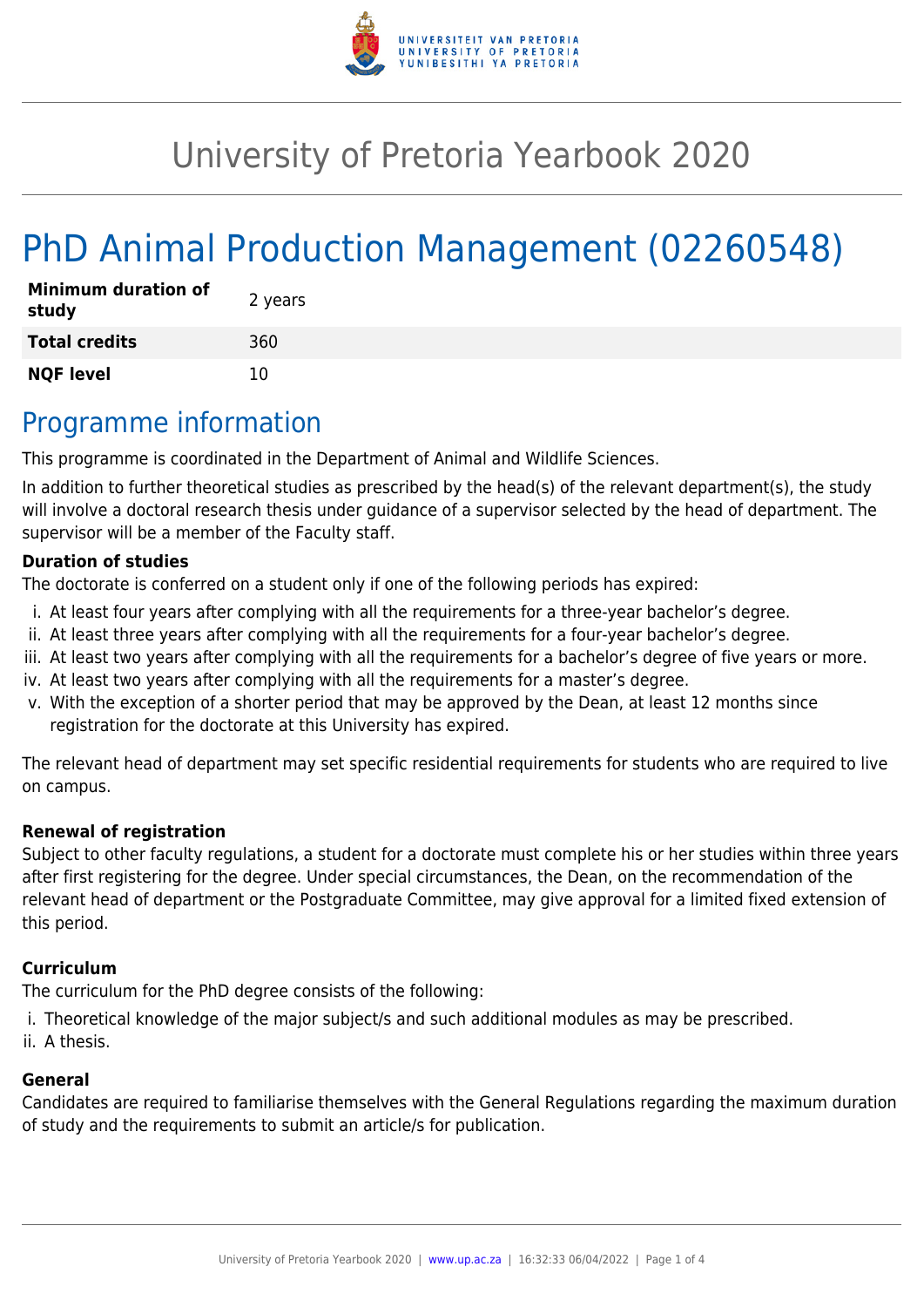

# Admission requirements

The minimum admission requirements are an MAgric or MScAgric degree in Animal Production or an equivalent appropriate qualification. Dependent on availability of supervisor/s and/or projects within the department.

## Examinations and pass requirements

- i. Consult the General Regulations that apply to the calculation of marks.
- ii. In order to obtain the PhD degree the candidate must:
- pass the examinations and the prescribed modules, as determined in the study programme;
- pass the thesis; and
- pass the final examination on the thesis and general subject knowledge.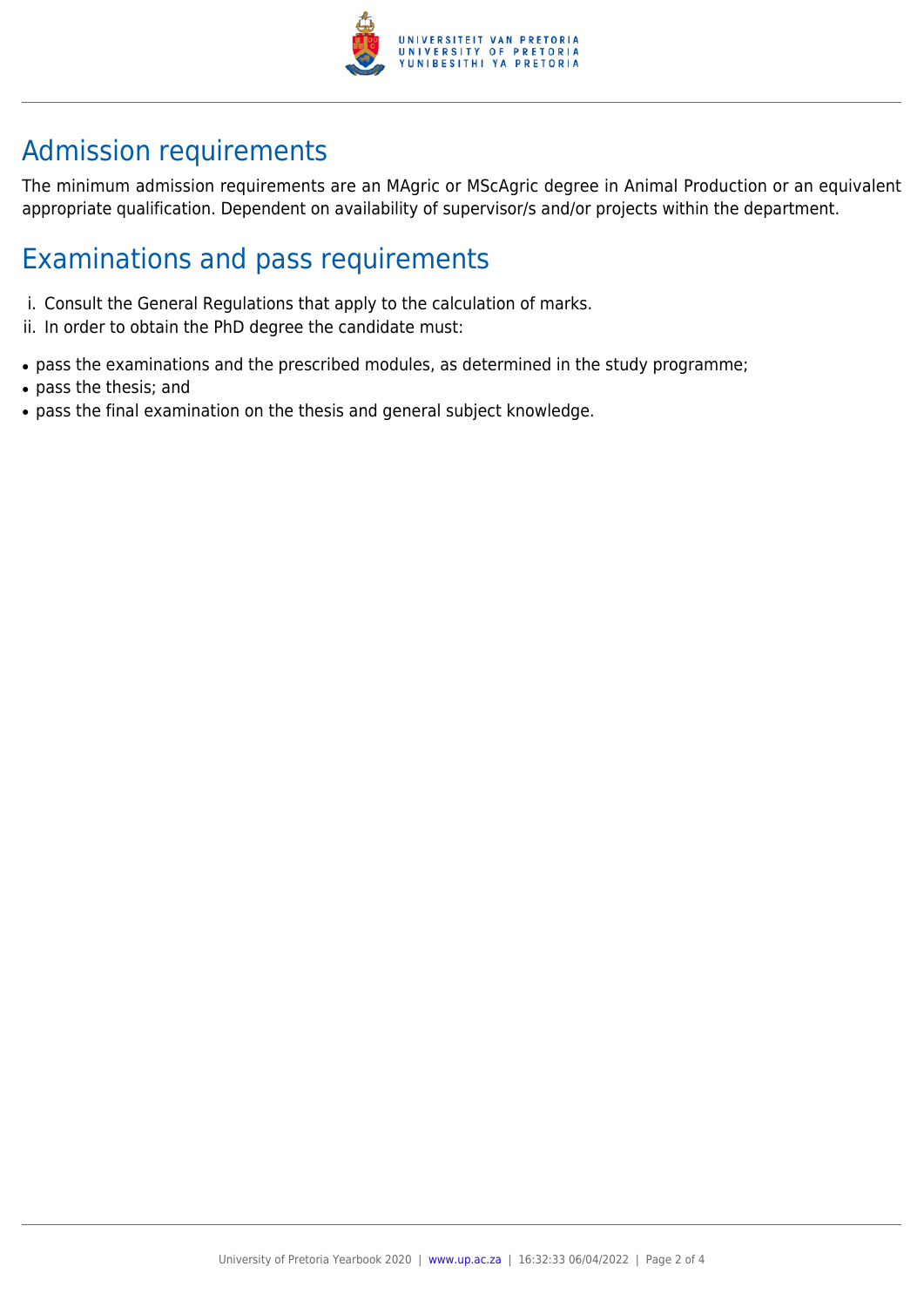

# Curriculum: Year 1

**Minimum credits: 360**

### **Core modules**

### **Thesis: Animal production 990 (APZ 990)**

| <b>Module credits</b>         | 360.00                         |
|-------------------------------|--------------------------------|
| <b>Prerequisites</b>          | No prerequisites.              |
| <b>Language of tuition</b>    | Module is presented in English |
| <b>Department</b>             | Animal and Wildlife Sciences   |
| <b>Period of presentation</b> | Year                           |